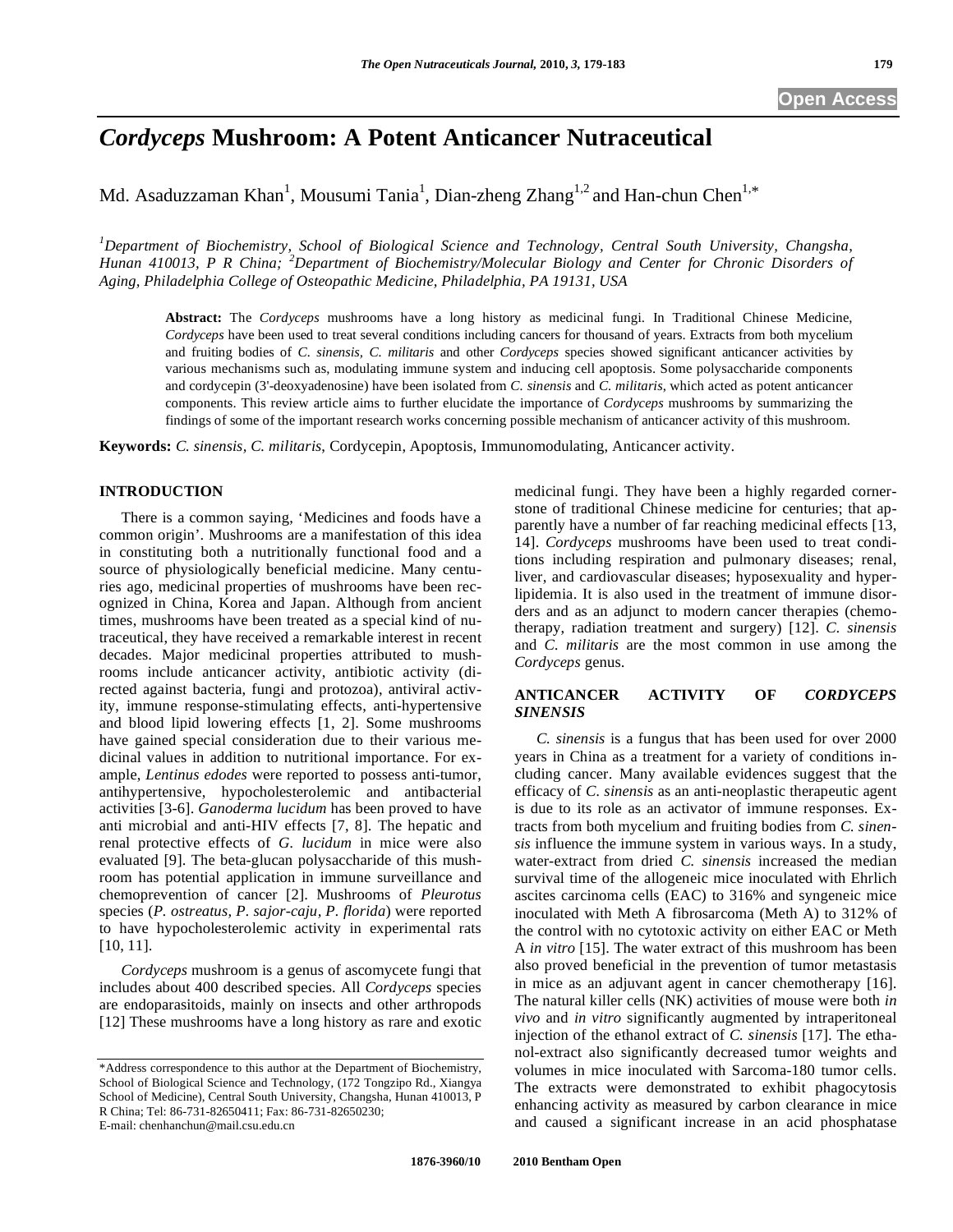activity, representing lysosomal enzymes, suggesting that the anti-tumor activity of these fungi might be related to an immuno-stimulating function [18]. The ethyl acetate extract of *C. sinensis* mycelium was found to have strong anti-tumor activity on four cancer cell lines, MCF-7 breast cancer, B16 mouse melanoma, HL-60 human premyelocytic leukemia and HepG2 human hepatocellular carcinoma [19]. Some specific fractions of extracts of *C. sinensis*, especially polysaccharides have been found to modify immune response more precisely. The conditioned medium from the polysaccharide fraction of *C. sinensis* (PSCS)-stimulated blood mononuclear cells [PSCS-MNC-CM] had an activity that could significantly inhibit the proliferation of human leukemic U937 cells resulting in a growth inhibition rate of 78- 83%. Furthermore, PSCS-MNC-CM treatment induced about 50% of the cells differentiating into mature monocytes/macrophages expressing nonspecific esterase (NSE) and the surface antigens of CD11b, CD14 and CD 68. The levels of interferon (IFN)-gamma, tumor necrosis factor (TNF)-alpha and interleukin (IL)-1 were very low in normal MNC-CM but they were greatly increased in MNC-CM prepared with PSCS stimulation. Antibody neutralization studies further revealed that the tumoricidal and differentiating effects of PSCS-MNC-CM were mainly derived from the elevated cytokines, especially IFN-gamma and TNF-alpha [20]. An exopolysaccharide fraction (EPSF), prepared from *C. sinensis* significantly enhanced the phagocytosis capacity of peritoneal macrophages and proliferation ability of spleen lymphocytes of H22 tumor (histocompatibility 22) and B16 melanoma bearing mice, as well as inhibited the tumor growth in separate study. EPSF significantly promoted macrophages' TNF-alpha expression and spleen lymphocytes' cytotoxicity. EPSF also significantly elevated TNFalpha and IFN-gamma mRNA expression of splenic lymphocytes and thus elevated immunocytes' activity in H22 tumor bearing mice [21, 22]. The EPSF from *C. sinensis* also has inhibitory effect on oncogene expression. The c-Myc, c-Fos, and vascular endothelial growth factor (VEGF) levels in the lungs and livers of EPSF-treated mice were found to be significantly lower than those of untreated mice [23]. When lipopolysaccharide (LPS)-activated murine macrophage cell line R309 was exposed to the extracts *C. sinensis*, R309 induced significant levels of IL-1. IL-2 induction was recognized in T cell line LBRM-33 1A5 (1A5) cultures in the presence of IL-1 and phytohemagglutinin (PHA). However, no enhancement of IL-2 production by *C. sinensis* was discerned in 1A5 cultures with IL-1 and PHA, i.e., direct action of *C. sinensis* was not found on IL-2 production of 1A5. PHA-stimulated 1A5 exposed to *C. sinensis* induced IL-2 without IL-1 when co-cultured with LPS-activated R309 as a source of IL-1 [24]. *C. sinensis*, either alone or with IFNgamma induction, increased the MHC class II antigen expression on hepatoma cell line HA22T/VGH, which makes the host immune surveillance more effective against tumor cells with down-regulated MHC class II antigen expression [25]. In leukemia patients, *C. sinensis* augmented the NK cell activity and also improved the CD16 marker expression on lymphocytes and the binding capacity to K562 cells [26]. In breast cancer, the oral *C. sinensis* did not reduce primary tumor growth but reduced lung metastasis occurrence in a surgical excision model of metastatic mammary carcinoma.

The reduction in metastases growth is supposed to due to the effects of macrophage-derived factors on tumor cell cycle, NK cell activation and other immunostimulating activities [27, 28].

 Although the immunomodulating activity of *C. sinensis* is mainly responsible for its anticancer activity, it is not so simply described and only exact mechanism. Directly or indirectly many other metabolic and genetic pathways are responsible. Extensive research works have been done to evaluate the mechanism of anticancer activity of *C. sinensis* and the most significant mechanism has been found to influence apoptosis. In a study, the ethyl acetate extract of mycelium of *C. sinensis* induced the characteristic apoptotic symptoms in human premyelocytic leukemia cells (HL-60), DNA fragmentation and chromatin condensation. The activation of caspase-3 and the specific proteolytic cleavage of poly ADP-ribose polymerase were detected during the course of apoptosis induction. These results suggest that this extract inhibited cancer cell proliferation by inducing cell apoptosis [29]. The involvement of caspase-8 with caspase-3 was also found in *C. sinensis* induced apoptosis in MA-10 mouse Leydig tumor cells [30]. Components from *Cordyceps* induce tumor cell apoptosis through both extrinsic and intrinsic pathways. Two new epipolythiodioxopiperazines, named gliocladicillins A and B, from *Cordyceps*-colonizing fungi inhibited growth of HeLa, HepG2 and MCF-7 tumor cells by arresting the cell cycle at  $G(2)/M$  phase and induced apoptosis through up-regulation of expression of p53, p21, and cyclin B and activation of caspases-8, -9 and -3 [31]. Furthermore, EPSF of *C. sinensis* decreased the levels of Bcl-2 in the lungs and livers [22]. The antitumor activity of *C. sinensis* by inducing apoptosis was also found in human colorectal (HT-29 and HCT 116), hepatocellular (Hep 3B and Hep G2) carcinoma cells [32] and human oral squamous cancer cell line (OEC-M1) [33]. Interestingly, Tang *et al.* [34] reported that *C. sinensis* reduced Angiotensin II induced NRK-52E cell apoptosis, which may be part of its mechanism of the protective effects on hypertensive renal damage.

 The antioxidant activity of *C. sinensis* components is also responsible for its anticancer property. The ethanolic extract of *C. sinensis* was found to have inhibitory effect on lipid peroxidation and protective effect on 4-nitroquinoline oxidetriggered DNA lesion in V79 hamster cells [35]. The polysaccharide component of *C. sinensis* has been found to inhibit the tumor growth of H22-bearing mice by modulating the antioxidant enzymes activity such as enhancing superoxide dismutase (SOD) activity of liver, brain and serum as well as glutathione peroxidase (GPx) activity of liver and brain in tumor-bearing mice [36]. Wang *et al.* [32] reported the free radical scavenging activity of *C. sinensis*. As free radicals are responsible for oxidative damage of apoptotic genes, by scavenging free radicals, *C. sinensis* protects apoptotic genes and induces the apoptosis of cancer cells*.*

# **ANTICANCER ACTIVITY OF** *CORDYCEPS MILITARIS*

 The mushroom *C. militaris* has been used for a long time in eastern Asia as a nutraceutical and in traditional Chinese medicine as a therapeutic agent for cancer patients. *C. militaris* has been found good for inhibiting the growth of tumor, prolonging the survival period of mice implanted with S180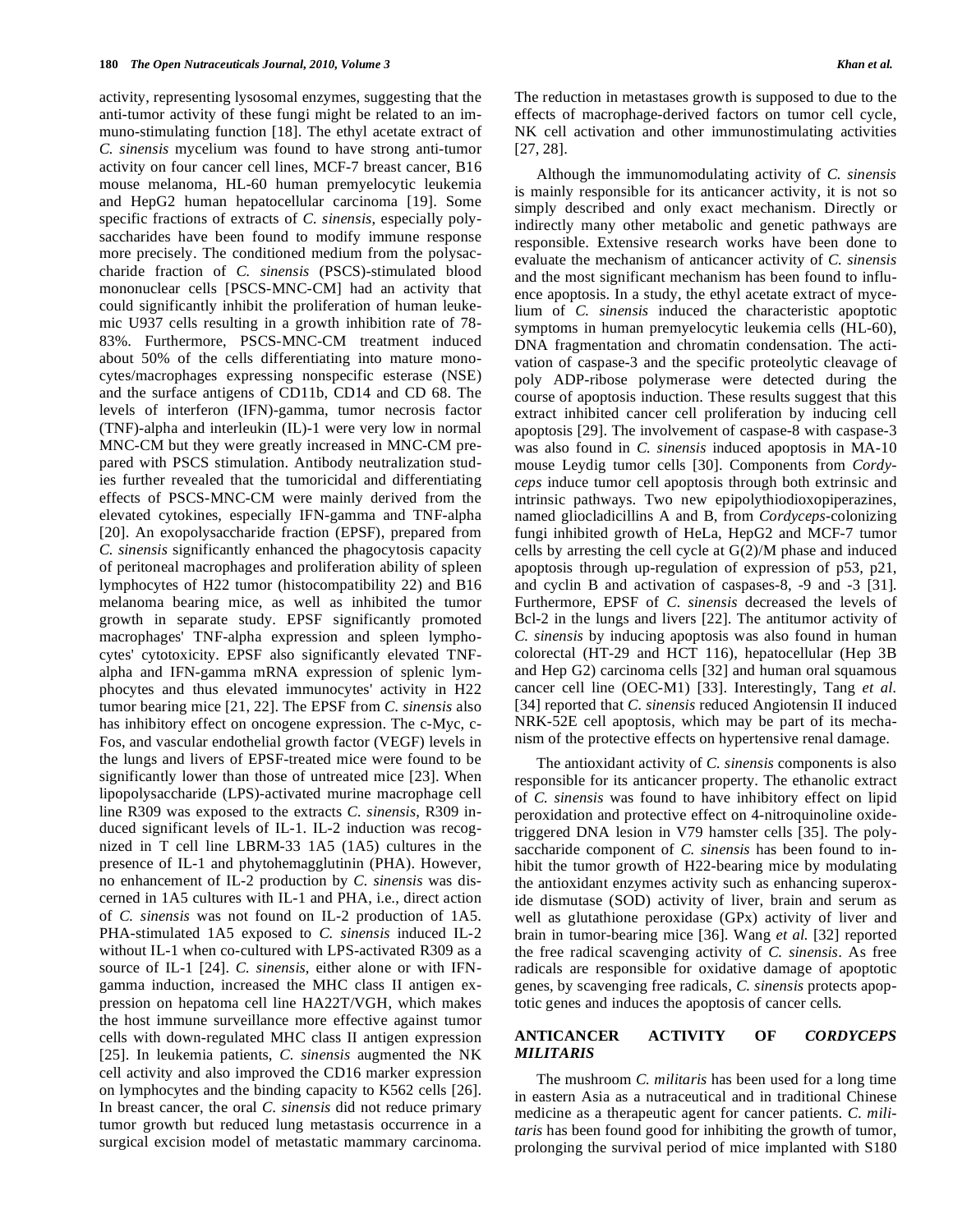sarcoma cells and inhibiting the growth and metastasis of Lewis pneumonic cancer in the implanted mice [37]. Water extract of *C. militaris* inhibited growth of human umbilical vein endothelial cells (HUVEC) and human sarcoma cell line HT1080. This mushroom extract also reduced metalloproteinase 2 (mmp2) gene expression in HT1080 and basic fibroblast growth factor (bFGF) gene expression in HUVECs [38]. Recently, a cytotoxic protease was purified from the dried fruiting bodies of *C. militaris*, which exhibited cytotoxicity against human breast and bladder cancer cells [39].

 Like *C. sinensis,* the most significant anticancer mechanism of *C. militaris* was found by inducing cell apoptosis. In a study, Park *et al.* [40] observed that the aqueous extract of *C. militaris* (AECM) inhibited cell growth of human leukemia U937 cells by morphological change and apoptotic cell death such as formation of apoptotic bodies and DNA fragmentation. They also observed the down-regulation of antiapoptotic gene bcl-2 expression and proteolytic activation of caspase-3 in AECM-treated U937 cells. But AECM did not affect the pro-apoptotic gene bax expression and activity of caspase-9. The hot water extract of *C. militaris* was also found to induce apoptosis in the human premyelocytic leukemia HL-60 cells and the activation of caspase-3 and the specific proteolytic cleavage of Poly ADP*-*ribose polymerase *(*PARP*)* were detected during the course of apoptosis [41]. In addition to the activation of caspase-3, the AECM-induced apoptosis may relate to the inactivation of Akt (an oncogene) in human breast cancer MDA-MB-231 cells [42]. In another study, the growth inhibition and apoptosis induction by the water extract of *C. militaris* (WECM) treatment in human lung carcinoma A549 cells were found associated with the induction of Fas expression, catalytic activation of caspase-8, and Bid cleavage. Activation of caspases, downregulation of anti-apoptotic gene bcl-2 expression, and upregulation of pro-apoptotic Bax protein were also observed in WECMtreated cancer cells. In addition, WECM exerted a dosedependent inhibition of telomerase activity via down-regulation of human telomerase reverse transcriptase (hTERT), c-Myc and Sp1 expression. The data indicated that WECM induced the apoptosis of A549 cells through a signaling cascade of death receptor-mediated extrinsic and mitochondriamediated intrinsic caspase pathways and diminishing the telomerase activity through the inhibition of hTERT transcriptional activity [43].

## **ANTICANCER ACTIVITY OF OTHER** *CORDYCEPS* **SPECIES**

 Three different polysaccharide-peptide complexes (PPCs) were produced by submerged mycelial culture of a rare entomopathogenic fungus *Cordyceps sphecocephala* and their anticancer activities were investigated in human hepatocarcinoma (HepG2) and neuroblastoma (SK-N-SH) cells. In this study, PPC-induced apoptosis of both cancer cells was found which was associated with intracellular events including DNA fragmentation, activation of caspase-3, and modulation of Bcl-2 and Bax and no cytotoxicity against normal cells was reported [44].

 A water-insoluble extracellular glucan (CO-1) was isolated from the precipitate formed on incubation of the culture filtrate of *Cordyceps ophioglossoides* and this CO-1 strongly inhibited the growth of Sarcoma 180 solid-type tumor [45]. The effects of protein-bound polysaccharide (SN-C) extracted from *C. ophioglossoides* on the growth of transplanted allogeneic and syngeneic murine tumors were studied and it was found that SN-C given by intraperitoneal administration suppressed the growth of sarcoma-180 transplanted subcutaneously in mice. SN-C also showed a significant cytocidal effect on cultured tumor cells but did not affect delayed-type hypersensitivity (DTH) in normal mice [46]. A protein-bound galactosaminoglycan (CO-N) was isolated from SN-C of *C. ophioglossoides.* When given intraperitoneally to mice, CO-N inhibited the proliferation of sarcoma 180 cells inoculated into the peritoneal cavity and exhibited a marked life-prolonging effect against ascitic tumors such as Ehrlich carcinoma. CO-N also showed an inhibitory effect against solid Ehrlich carcinoma when given intratumorally and significantly inhibited the growth of a syngeneic solid tumor (MM46 mammary carcinoma) upon intravenous administration at a low dose [47].

#### **CORDYCEPIN: AN ANTICANCER AGENT FROM**  *CORDYCEPS* **SPECIES**

 Cordycepin, or 3'-deoxyadenosine, is a derivative of the nucleoside adenosine, differing from adenosine by the absence of oxygen in the 3' position of its ribose part. Cordycepin was isolated from the water extract of *C. sinensis* [33, 48]. Later the major component of the butanol fraction of *C. militaris* was also identified as cordycepin by high performance liquid chromatography [49]. Because cordycepin is similar to adenosine, RNA polymerase cannot discriminate between the two and when incorporated into a growing RNA molecule, cordycepin prevents further elongation, thus producing a prematurely terminated RNA molecule [50].

 Orally administered cordycepin inhibited B16-BL6 melanoma cell growth in mice with no adverse effects [48]. Further study demonstrated that cordycepin inhibited the proliferation of B16-BL6 cells by stimulating adenosine A3 receptors followed by the Wnt signaling pathway, including GSK-3beta activation and cyclin D1 inhibition [51]. Cordycepin markedly inhibited the phosphorylation of Akt and p38 in dose-dependent manners in LPS-activated macrophage. Moreover, cordycepin suppressed TNF-alpha expression, Ikappa B alpha phosphorylation and translocation of nuclear factor-kappa B (NF-kappa B) [49]. Cordycepin-induced apoptosis is also reported. In MA-10 cells (a mouse Leydig tumor cell line), cordycepin induced DNA fragmentation, declined the percentage of G1 and G2/M phase cells, increased the percentages of subG1 phase cells suggesting cordycepin induced MA-10 cell apoptosis. Moreover, western blotting analysis showed that cordycepin induced caspase-9, caspase--3 and caspase--7 protein expressions, but not caspase-8 [52]. In another study, cordycepin significantly induced cell apoptosis in OEC-M1 human oral squamous cancer cells [23]. It was also suggested that the effect of cordycepin on the growth of tumor cells was significantly related to the metabolism-associated protein expression induced by cordycepin [53]. Platelet aggregation induced by cancer cells is an indispensable step for hematogenic metastasis and it was showed that cordycepin had an inhibitory effect on hematogenic metastasis of B16-F1 melanoma cells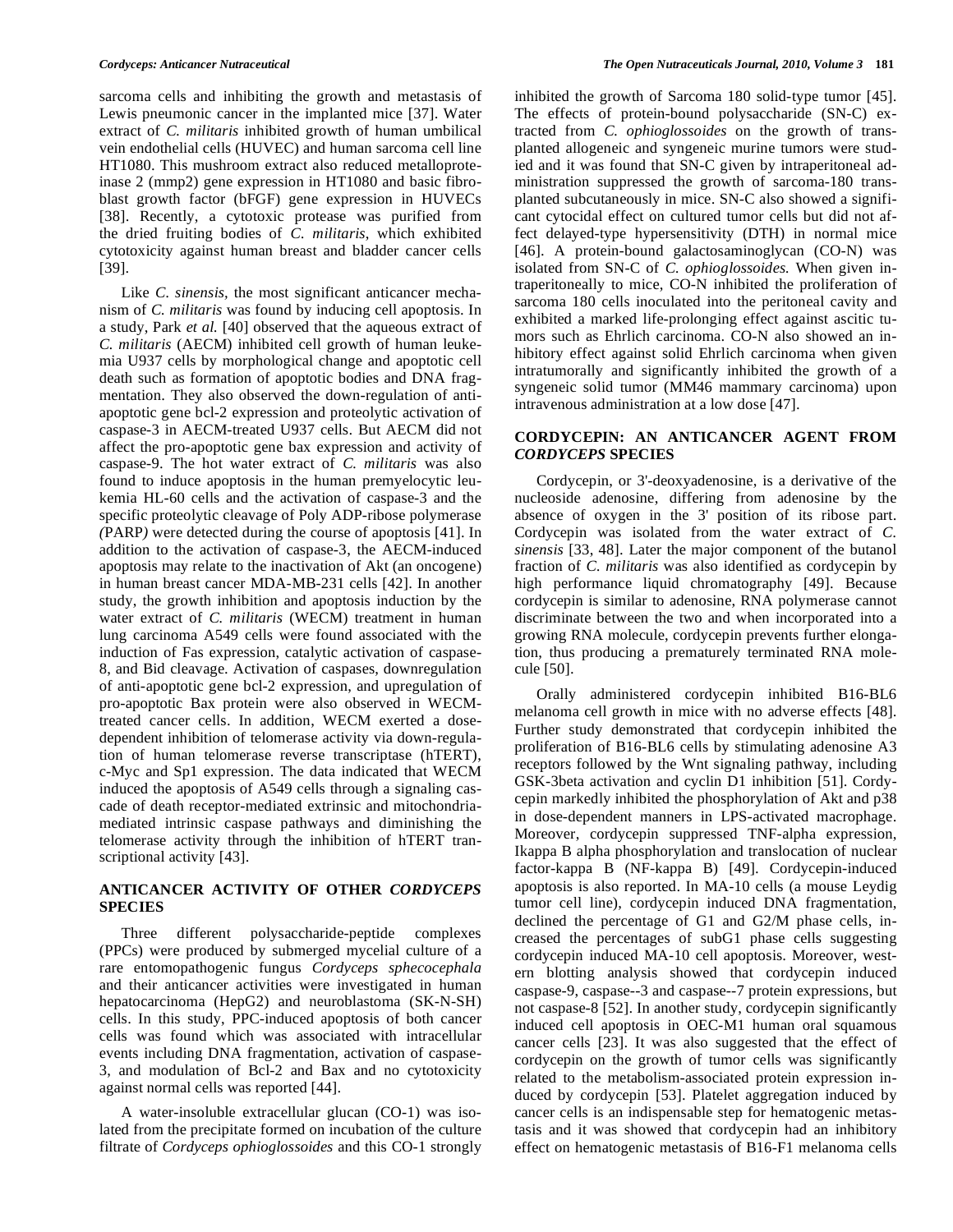via blocking of ADP-induced platelet aggregation *in vivo*  [54]. A novel molecular mechanism for the anti-tumor effects of cordycepin in two different bladder cancer cell lines, 5637 and T-24 cells has been revealed by Lee *et al.* [55]. They reported that cordycepin treatment during cell-cycle progression resulted in significant growth inhibition, which was largely due to G2/M-phase arrest and resulted in an upregulation of p21WAF1 expression, independent of the p53 signaling pathway. Moreover, treatment with cordycepin induced phosphorylation of JNK (c-Jun N-terminal kinases). Blockade of JNK function using SP6001259 (JNK-specific inhibitor) and small interfering RNA (si-JNK1) rescued cordycepin-dependent p21WAF1 expression, inhibited cell growth and decreased cell cycling proteins.

 Derivatives of cordycepin have also showed anticancer activity. In an experiment, 1-O-Acetyl-2,5-di-O-p-chlorobenzoyl-3-deoxy-D-ribofuranose, derived from cordycepin was coupled with trimethylsilylated derivatives of N4 propionylcytosine, N4-p-toluoyl-5-fluorocytosine and 5 fluorouracil in the presence of trimethylsilyl trifluoromethanesulfonate (TMS-triflate) to give fully acylated nucleosides. Selective removal of the N4-propionyl group of these nucleosides by treatment with hydrazine hydrate gave 2',5'-di-O-p-chlorobenzoyl-3'-deoxycytidine, deamination of which with sodium nitrite in trifluoroacetic acid afforded 2',5'-di-O-p-chlorobenzoyluridine in good yield. The acylated nucleosides and 2',5'-di-O-p-chlorobenzoyluridine were saponified to give free 3'-deoxycytidine, 5-fluoro-3'-deoxycytidine, 3'-deoxyuridine, and 5-fluoro-3'-deoxyuridine, respectively. These 3'-deoxyribonucleosides were then examined for growth-inhibitory effects on mouse leukemic L5178Y cells, and their IC50 (inhibitory concentration 50) values were found 1.8, 33, 6.5, and 18 (microgram/ml) respectively [56]. Other nucleotide derivatives also exist which showed anticancer activities, such as, forodesine (also known as Immucillin H; IUPAC name: 7-[(2*S*,3*S*,4*R*,5*R*)- 3,4-dihydroxy-5-(hydroxymethyl)-2-pyrrolidinyl]-1,5-dihydropyrrolo[2,3-*e*]pyrimidin-4-one) is a inhibitor of purine nucleoside phosphorylase, which is recognized as a potential target for the treatment of patients with T-cell malignancies and also B-cell chronic lymphocytic leukemia [57, 58].

#### **CONCLUSIONS**

 Currently, in some parts of the world, there is a renaissance of interest in traditional remedies. Most of the investigators believe that traditional medicine is a promising source of new therapeutics. Mushrooms have a notable place in folklore or traditional medicine throughout the world. Medicinal mushrooms are now the subject of study for many ethnobotanists and medical researchers. The ability of some mushrooms, especially *Cordyceps* to inhibit tumor growth and enhance aspects of the immune system has been a subject of research for approximately 50 years. As cancer is one of the most complicated diseases and its pathogenic mechanism is diverse, therapeutic attempts are being taken against cancer from different angles. The cancer protecting activities of *Cordyceps* are widely reported and established and now it is the time to look for the cancer preventing activity of this mushroom more precisely. Extensive research with *Cordyceps* mushrooms may contribute to the discovery of new anticancer strategies.

#### **ACKNOWLEDGEMENTS**

 The work was supported by the grant No.30371660 from the National Natural Science Foundation of China and the grant CMB No.99-698 from China Medical Board of New York, INC.

#### **REFERENCES**

- [1] Wasser SP, Weis AL. Medicinal properties of substances occurring in higher Basidiomycetes mushrooms: Current perspectives. Int J Med Mushr 1999; 1(1): 31-62.
- [2] Kaul TN. Biology and Conservation of mushrooms. New Delhi: Oxford & IBH Publishing Co. Pvt. Ltd 2001: pp. 117-45.
- [3] Chihara G, Hamuro J, Maeda Y, Arai Y, Fukuoka F. Fractionation and purification of the polysaccharides with marked antitumor activity, especially lentinan, from Lentinus edodes (Berk.) Sing. (an edible mushroom). Cancer Res 1970; 30(11): 2776-81.
- [4] Kabir Y, Yamaguchi M, Kimura S. Effect of shiitake (Lentinus edodes) and maitake (Grifola frondosa) mushrooms on blood pressure and plasma lipids of spontaneously hypertensive rats. J Nutr Sci Vitaminol (Tokyo) 1987; 33(5): 341-6.
- [5] Hirasawa M. Three kinds of antibacterial substances from *Lentinan edodes* (Berk) Sing. (Shiitake, an edible mushroom). Int J Antimicrob Agents 1999; 11(2): 151-7.
- [6] Kim H, Kacew S, Lee B. *In vitro* chemopreventive effects of plant polysaccharides (Aloe barbadensis miller, *Lentinus edodes, Ganoderma lucidum* and *Coriolus versicolor*). Carcinogenesis 1999; 20(8): 1637-40.
- [7] Yoon SY, Eo SK, Kim YS, Lee CK, Han SS. Antimicrobial activity of *Ganoderma lucidum* extract alone and in combination with some antibiotics. Arch Pharm Res 1994; 17(6): 438-42.
- [8] el-Mekkawy S, Meselhy MR, Nakamura N, *et al.* Anti-HIV-1 and anti-HIV-1-protease substances from Ganoderma lucidum. Phytochemistry 1998; 49(6): 1651-7.
- [9] Shieh YH, Liu CF, Huang YK, *et al.* Evaluation of the hepatic and renal-protective effects of *Ganoderma lucidum* in mice. Am J Clin Med 2001; 29(3): 501-7.
- [10] Hossain S, Hashimoto M, Choudhury EK, *et al.* Dietary mushroom (*Pleurotus ostreatus*) ameliorates atherogenic lipid in hypercholesterolaemic rats. Clin Exp Pharmacol Physiol 2003; 30(7): 470-5.
- [11] Alam N, Amin R, Khan A, *et al*. Comparative effects of oyster mushrooms on lipid profile, liver and kidney function in hypercholesterolemic rats. Mycobiology 2009; 37(1): 37-42.
- [12] Holliday J, Cleaver M. Medicinal value of the caterpillar fungi species of the genus cordyceps (Fr.) Link (Ascomycetes): a Review. Int J Med Mushr 2008; 10(3): 219-34.
- [13] Mizuno T. Medicinal effects and utilization of *Cordyceps* (Fr.) Link (Ascomycetes) and *Isaria* Fr. (Mitosporic fungi) Chinese caterpillar fungi, "Tochukaso". Int J Med Mushr 1999; 1(1): 251-62.
- [14] Coates PM, Blackman MR, Cragg G, Levine M, Moss J, White J, Eds. Encyclopedia of dietary supplements. New York: Marcel Dekker 2005; pp. 1-13.
- [15] Yoshida J, Takamura S, Yamaguchi N, *et al.* Antitumor activity of an extract of *Cordyceps sinensis* (Berk.) Sacc. against murine tumor cell lines. Jpn J Exp Med 1989; 59(4): 157-61.
- [16] Nakamura K, Konoha K, Yamaguchi Y, Kagota S, Shinozuka K, Kunitomo M. Combined effects of *Cordyceps sinensis* and methotrexate on hematogenic lung metastasis in mice. Receptors Channels 2003; 9(5): 329-34.
- [17] Xu RH, Peng XE, Chen GZ, Chen GL. Effects of *cordyceps sinensis* on natural killer activity and colony formation of B16 melanoma. Chin Med J (Engl) 1992; 105(2): 97-101.
- [18] Shin KH, Lim SS, Lee S, Lee YS, Jung SH, Cho SY. Anti-tumour and immuno-stimulating activities of the fruiting bodies of Paecilomyces japonica, a new type of Cordyceps spp. Phytother Res 2003; 17(7): 830-3.
- [19] Wu JY, Zhang QX, Leung PH. Inhibitory effects of ethyl acetate extract of *Cordyceps sinensis* mycelium on various cancer cells in culture and B16 melanoma in C57BL/6 mice. Phytomedicine 2007; 14(1): 43-9.
- [20] Chen YJ, Shiao MS, Lee SS, Wang SY. Effect of *Cordyceps sinensis* on the proliferation and differentiation of human leukemic U937 cells. Life Sci 1997; 60(25): 2349-59.
- [21] Zhang W, Yang J, Chen J, Hou Y, Han X. Immunomodulatory and antitumour effects of an exopolysaccharide fraction from cultivated